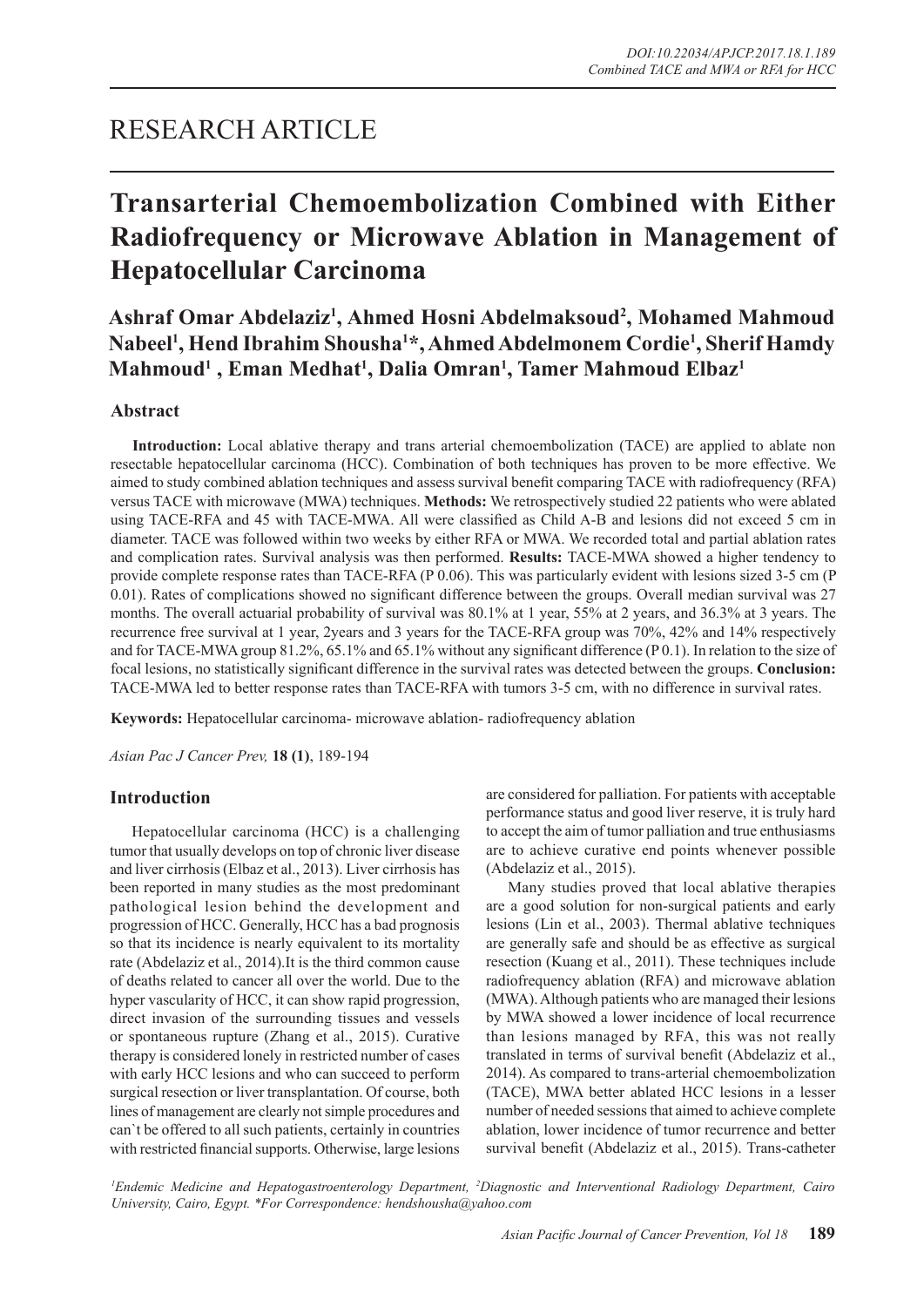#### *Ashraf Omar Abdelaziz et al*

intra-arterial therapies allow for selective delivery of the chemotherapeutic agent to hepatic tumors and protects against ischemic necrosis of the rest of the liver. Recent data revealed that highly selective approach may be safe in patients with portal vein thrombosis. There after, many studies reported another clear benefit to combine TACE with one of both thermal ablative techniques. This combined ablation proved to offer better ablation rates than using lone TACE or local ablation; both in small and large lesions (Seki et al., 2000, Tanaka et al., 2014).

However, very scarce studies looked for a comparison between both local thermal techniques when combined to TACE (Ginsburg et al., 2015). So, we aimed to perform this retrospective study to search for any survival advantage and higher curative ablation rates that can be provided to HCC patients through either using TACE-RFA or TACE- MWA techniques.

#### **Materials and Methods**

#### *Patients*

This study was performed in a multidisciplinary HCC clinic located in Kasr Al-Aini Hospital, Cairo University, Egypt. It is a retrospective study that included 67 patients who suffered from hepatocellular carcinoma on top of liver cirrhosis and who presented to the clinic since March 2012. As microwave ablative technique was a relatively newer technique that was introduced to the clinic after long experience with radiofrequency ablation, we previously assessed a comparative study between both of them and we aimed at the current study to look if it matters to choose a certain local ablative technique when combined with trans-arterial chemoembolization (TACE). All patients were diagnosed and managed according to international guidelines for HCC (Bruix et al., 2001, Bruix et al., 2011) and in compliance with ethics principles of the declaration of Helsinki for GCP guidelines. All patients signed an informed consent that was ethically approved by our local ethical committee.

All studied patients were Child Pugh class A or B with focal lesions that are three or less in number and the largest lesion not exceeding 5 cm in diameter. We excluded patients with worse Child Pugh score (Child class C). Also, we excluded patients with advanced stages (larger lesions, more numerous lesions and those with portal vein thrombosis, metastases or considerable lymphadenopathy). If patients had technical difficulties such as inappropriate coagulation profile or if they did previous ablative procedures to their lesions, they were similarly excluded.

#### *Methodology*

Timing of the procedures and the follow up: In all studied patients, we started ablation using TACE that was followed within two weeks by radiofrequency or microwave ablation. We assessed the ablative procedures for any complications either that occurred early post-ablation or later. Any evidence of hepatic decompensation is reported. Then, Triphasic CT imaging is performed 4 weeks later (post ablation) and every 3 months during the first year then bi-annually if proved

well ablated. Follow up was done for 3 years.

Response to treatment: It is considered "complete" if CT scans showed no evidence of intra-lesional contrast enhancement in the arterial phase, and "Partial" if CT scans provided areas of enhancement within the boundaries of the lesions in the arterial phase. Any evidence of tumor progression or development of de novo lesions is reported. Also, we assessed the overall survival and the recurrence free survival in relation to lines of management.

Trans-arterial chemoembolization (TACE): The procedure approaches the common femoral artery by catheterization that is followed by super-selective catheterization of the tumoral-feeding artery (arteries). Then, injection of intra-arterial doxorubicin (50 mg) that is mixed with lipiodol (5–10 ml) is performed. Injection of embolic materials (such as gelfoam or PVA particles) is performed to completely occlude tumor shunting if needed. Lipiodol allows the injected drug to concentrate in the tumor to be retained for weeks. Immediately after ending the TACE procedure, a non-contrast CT scan is done to affirm the intra-lesional presence of the chemotherapy/lipiodol.

Local ablation techniques (RFA and MWA): Both local ablative procedures are ultrasonography guided using 3.5– 5 MHz probe connected to Hitashi EUB-5500 machine. In radiofrequency ablative technique, we used 18 gauge (200 mm) internally Cool tip electrodes (Radionics®) that are connected to a 500-KHz radiofrequency generator (Series CC-1; Radionics®). In microwave ablation, it was performed using an HSAMICA® microwave machine (HS Hospital service S.P.A. Roma, Italy) called AMICA GEM machine. This machine operates at frequency of 2.450 MHz. Fourteen gauge (150 and 200 mm) cooled shift electrodes (AMICA probes) are used to deliver the microwave energy into the liver tissue.

#### *Statistical analysis*

In our study, we represented the numerical data as mean  $\pm$  standard deviation (SD) while the categorical data are reported as counts and percentages. Student t test and Chi square test are used when needed. Statistically significant difference is considered if probability of occurrence by chance is  $5\%$  or less (p<0.05). Survival analysis is calculated using Kaplan–Meier method from the date of primary diagnosis till the date of last follow up or death of the patient.

#### **Results**

In the current study, 67 patients were divided into 2 groups: TACE-RFA (n=22) and TACE-MWA (n=45). Looking for any statistical difference that can bias the comparison between both groups, we found no statistical difference either in their demographic characteristics (age, gender, Child Pugh score, performance status and serum AFP) or ultrasonography features of managed tumors (number, site and size of tumors) (Table 1). All our patients had HCC on top of chronic HCV infection.

Then, we studied the success rates of both lines of management. TACE-MWA line of treatment showed a higher tendency to provide complete response rates than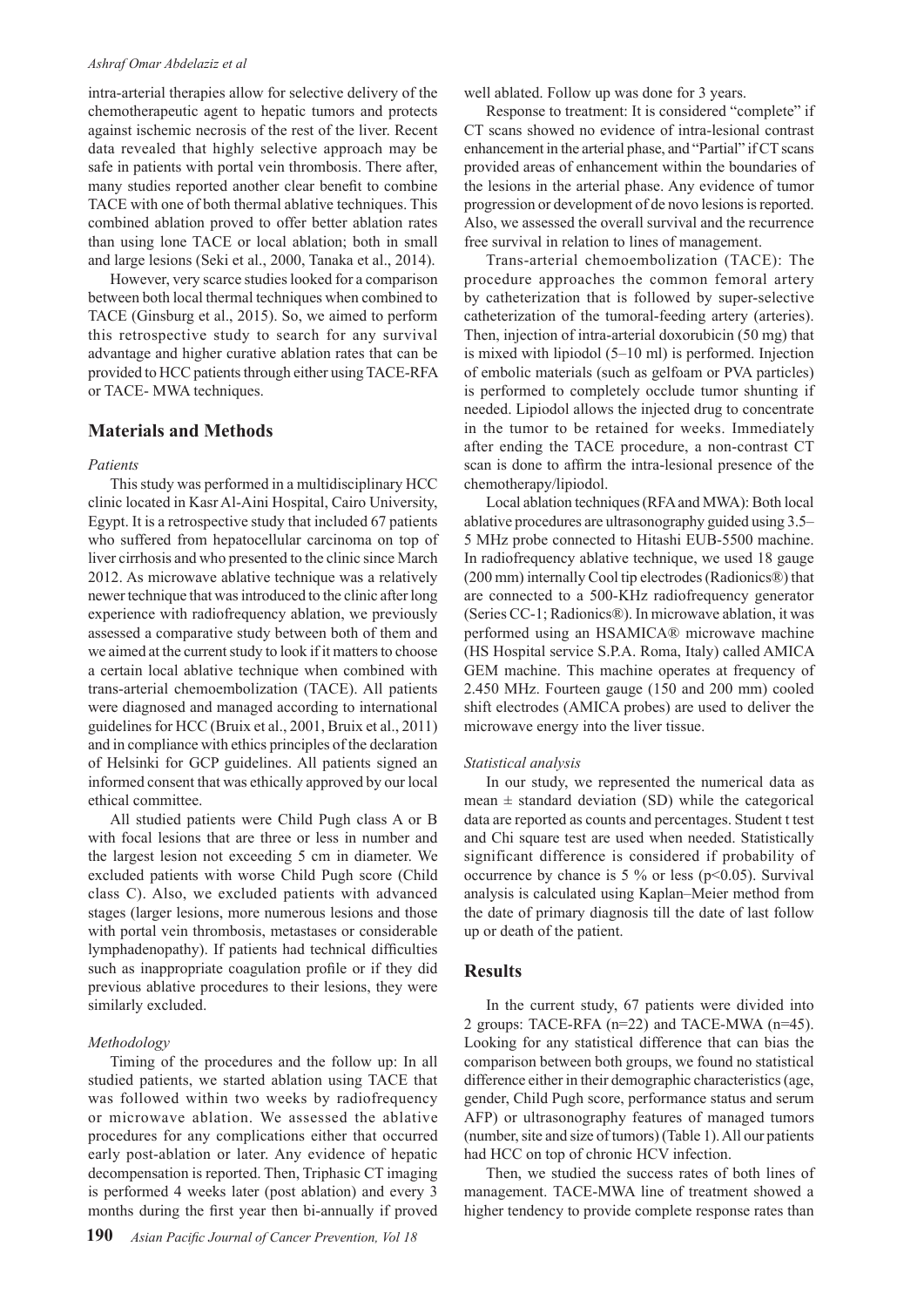

Figure 1. Kaplan-Meier Survival Analysis: Overall Survival of the Studied Groups.



Figure 2. Kaplan-Meier Survival Analysis: Recurrence Free Survival of the Studied Groups.



 $\mathbf b$  $size1 = more than 3cm$ p value 0.3 Cum Survival  $\overline{a}$  $\frac{1}{40}$  duration of survival

**Survival Functions** 

Figure 3. (a) Kaplan-Meier Survival Analysis: Survival of the Patients with Focal Lesion Equal or Less than 3cm, (b) Kaplan-Meier Survival Analysis: Survival of the Patients with Focal Lesion More than 3cm.

|  | Table 1. General Characteristics and Ultrasonographic Features of the Studied Groups |  |  |
|--|--------------------------------------------------------------------------------------|--|--|
|  |                                                                                      |  |  |

|                     | TACE+RFA (n. 22)  | TACE+Microwave (n. 45) | P value |
|---------------------|-------------------|------------------------|---------|
| Age (years)         | $58.9 + 6.4$      | $58.3 + 7.8$           | 0.7     |
| Gender              |                   |                        |         |
| Male                | 18 (81.8%)        | 38 (84.4%)             | 0.7     |
| Female              | $4(18.2\%)$       | $7(15.6\%)$            |         |
| Child-Pugh class    |                   |                        |         |
| Class A             | $13(59.1\%)$      | 25 (55.6%)             | 0.7     |
| Class B             | $9(40.9\%)$       | $20(44.6\%)$           |         |
| Performance status  |                   |                        |         |
| $\boldsymbol{0}$    | $8(36.4\%)$       | 19 (42.2%)             | 0.7     |
| 1                   | 12 (54.5%)        | 20(44.4)               |         |
| $\sqrt{2}$          | $1(4.5\%)$        | $5(11.1\%)$            |         |
| 3                   | $1(4.5\%)$        | $1(2.2\%)$             |         |
| Serum AFP† U/ml     | $49(3.7 - 5,470)$ | $35.1(1-2,823)$        | 0.5     |
| Number of tumors    |                   |                        |         |
| Single              | $9(40.9\%)$       | 26 (57.8%)             | 0.2     |
| Two                 | 6(27.3%)          | $5(11.1\%)$            |         |
| Three               | $7(31.8\%)$       | $14(31.1\%)$           |         |
| Site of tumors      |                   |                        |         |
| Left lobe           | $3(13.3\%)$       | $5(11.1\%)$            | 0.9     |
| Right lobe          | 15 (82.2%)        | $32(71.1\%)$           |         |
| <b>Both lobes</b>   | $4(4.4\%)$        | $8(17.8\%)$            |         |
| Size of tumors (cm) | $4.6 + 1.9$       | $4.2 + 1.9$            | 0.4     |
| Size of tumors      |                   |                        |         |
| $\leq$ 3cm          | $6(28.6\%)$       | 17 (37.8%)             | 0.4     |
| $3-5cm$             | 15 (71.4%)        | 28 (62.2%)             |         |

†median and range

*Asian Pacific Journal of Cancer Prevention, Vol 18* **191**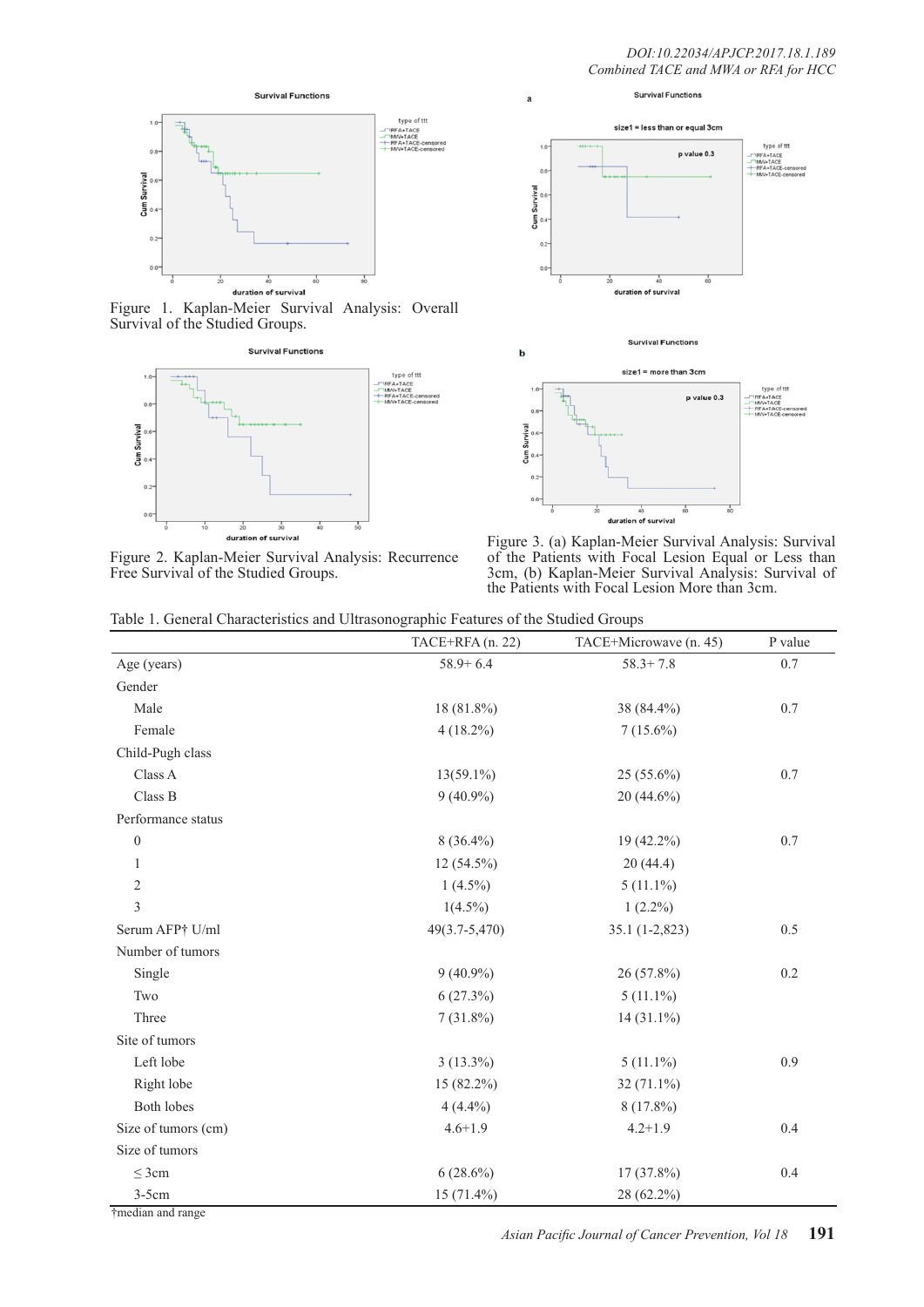|                   | TACE+RFA       | TACE+Microwave  | P value |
|-------------------|----------------|-----------------|---------|
| Complete response | 18/22 (81.8%)  | 43/45(95.6%)    | 0.06    |
| Partial response  | 4/22(18.2%)    | $2/45(4.4\%)$   |         |
| Tumors $\leq$ 3cm |                |                 |         |
| Complete response | $5/6$ (83.3%)  | $15/17(88.2\%)$ | 0.7     |
| Partial response  | $1/6$ (16.7%)  | $2/17(11.8\%)$  |         |
| Tumors 3-5cm      |                |                 |         |
| Complete response | 13/16 (81.2%)  | $28/28(100\%)$  | $0.01*$ |
| Partial response  | $3/16(18.8\%)$ | $0(0\%)$        |         |
|                   |                |                 |         |

\*p value  $\leq 0.05$  is significant

|  | Table 3. Procedure Related Complications and Follow up Data of the Studied Groups |
|--|-----------------------------------------------------------------------------------|
|  |                                                                                   |

|                   | TACE+RFA $(n.22)$ | TACE+Microwave (n.45) | P value                  |
|-------------------|-------------------|-----------------------|--------------------------|
| Recurrence        | $4(18.2\%)$       | $8(17.8\%)$           | 0.9                      |
| PV thrombosis     | $0(0.0\%)$        | $1(2.2\%)$            | 0.5                      |
| Abdominal LNs     | $0(0.0\%)$        | $0(0.0\%)$            | $\overline{\phantom{a}}$ |
| Bone metastases   | $1(4.5\%)$        | $0(1.5\%)$            | 0.7                      |
| Ascites           | $3(13.6\%)$       | 6(13.3)               | 0.9                      |
| Variceal bleeding | 5(22.7%)          | $4(8.9\%)$            | 0.2                      |

TACE-RFA treatment (P 0.06). So, we discriminated between tumors that measured less than or equal to 3 cm and those tumors that are 3-5 cm in diameter. No difference existed between both lines while managing small tumors while a clear and statistically significant difference was well appreciated for the favor of TACE-MWA while ablating tumors measuring 3-5 cm (P 0.01) (Table 2). Otherwise, follow up of all patients didn`t show significant difference in rates of complications between both groups. This included recurrence, portal vein thrombosis, bone metastases, development of ascites and occurrence of variceal bleeding (Table 3).

At the end of the follow up period, 24 patients (35.8%) died; equally divided between both groups. Recorded causes of death were hepatic failure (n=7), gastrointestinal hemorrhage (n=4), spontaneous bacterial peritonitis (n=2) while the cause of death was unknown for the rest of died patients.

Since the date of diagnosis, the overall median survival

was 27 months. The overall actuarial probability of survival was 80.1% at 1 year, 55% at 2 years, and 36.3% at 3 years. For patients managed with combined TACE and microwave, the actuarial probability of survival at 1, 2 and 3 years was 83.3%, 64.7%, 64.7% respectively. For patients treated with combined TACE and RFA, they were 73.1%, 40.6% and 16.2% respectively with no statistically significant difference (P 0.08). Figure 1(Table 4).

The recurrence free survival at 1year, 2years and 3 years for patients treated with combined TACE-RFA was 70%, 42% and 14% respectively and for patients treated with combined TACE-MWA was 81.2%, 65.1% and 65.1% respectively with no statistically significant difference (P 0.1). Figure 2 (Table 4).

There was no statistically significant difference in the survival rates between both groups in relation to the size focal lesions. The median survival of patients with focal lesion ≤3cm treated with TACE-MWA or TACE-RFA was 50 months vs. 27 months respectively. For focal lesions

| Table 4. Overall Survival (OS) and Recurrence Free Survival (RFS) of Studied Patients |
|---------------------------------------------------------------------------------------|
|---------------------------------------------------------------------------------------|

|                                            | Total patients | TACE+RFA  | TACE+Microwave | P value |
|--------------------------------------------|----------------|-----------|----------------|---------|
| Overall survival                           |                |           |                | 0.08    |
| $(27$ months)                              |                |           |                |         |
| 1 year                                     | 80.10%         | 73.10%    | 83.30%         |         |
| 2 years                                    | 55%            | 40.60%    | 64.70%         |         |
| 3 years                                    | 36.30%         | 16.20%    | 64.70%         |         |
| Overall survival in relation to tumor size |                |           |                | 0.3     |
| focal lesion $\leq$ 3cm                    |                | 27 months | 50 months      |         |
| focal lesion $>$ 3cm                       |                | 21 months | 22 months      |         |
| Recurrence Free Survival                   |                |           |                | 0.1     |
| 1 year                                     |                | 70%       | 81.20%         |         |
| 2 years                                    |                | 42%       | 65.10%         |         |
| 3 years                                    |                | 14%       | 65.10%         |         |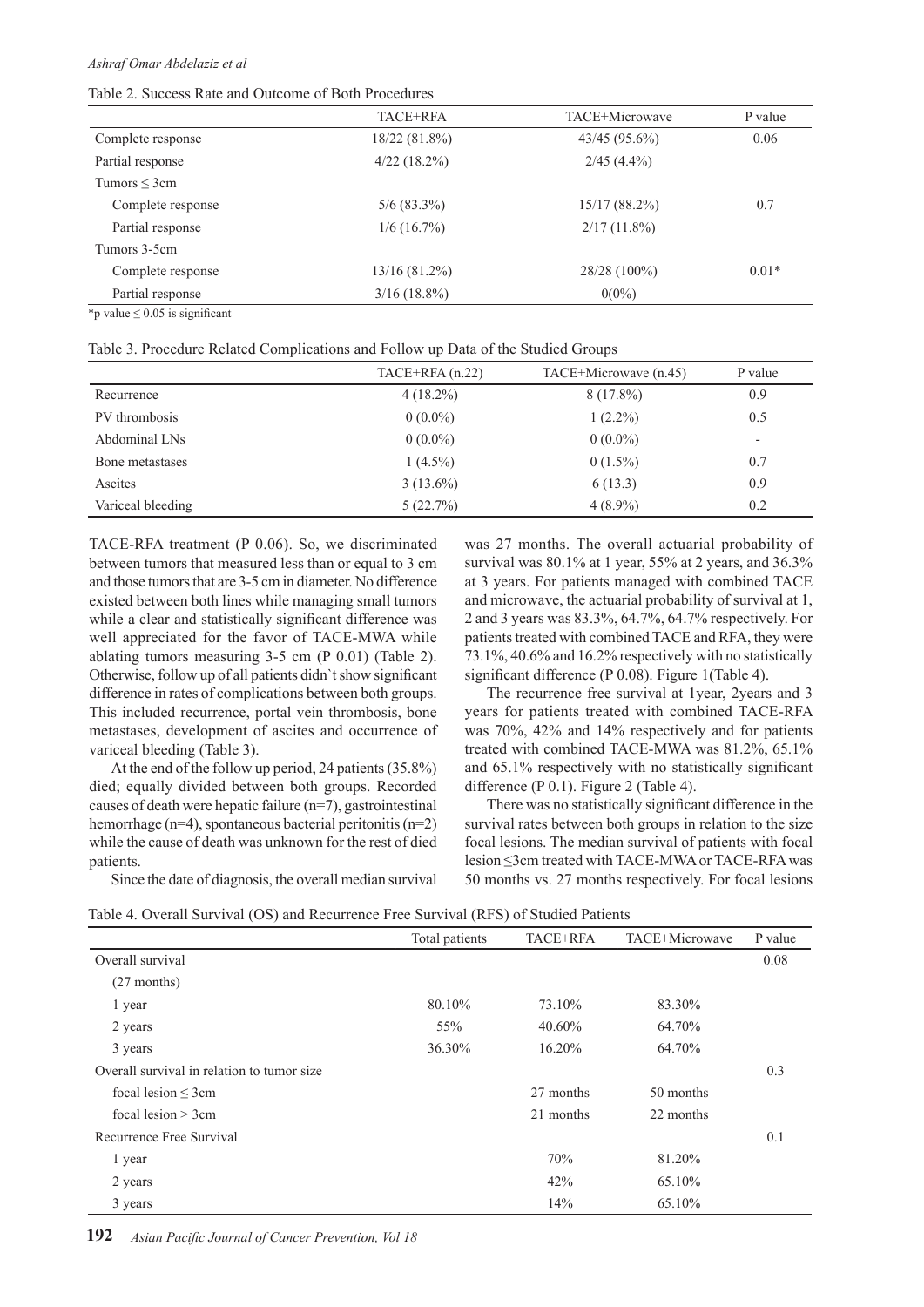3-5 cm, recorded median survival was 22 months and 21 months respectively (P 0.3). Figure 3a,3b (Table 4).

### **Discussion**

We retrospectively studied our patients to compare between RFA and MWA when combined with TACE ablation to manage tumors that are up to 5 cm. Different studies proved that local thermal ablations provided better survival rates than TACE (Liu et al., 2014) and that the co-management of lesions using both TACE and local ablation is better than using TACE alone (Liu et al., 2014, Bharadwaz et al., 2015, Xu et al., 2015) or local ablation alone (Liu et al., 2014, Chen et al., 2015). Even more, a recent meta-analysis found that TACE combined to whatever procedure (percutaneous ethanol injection, radiotherapy, 3D-CRT or HIFU) is better than TACE alone (Liao et al., 2013). Noticeably, we found large differences between studies in terms of their inclusion criteria and space timing between procedures. Studied tumors were small lesions (Seki et al., 2000,Yang et al., 2009), up to 5 cm [8,22] and even more exceeding 7 cm (Fan et al., 2011,Yi et al., 2014). Studies timed MWA after TACE by 1-2 days (Seki et al., 2000, Ginsburg et al., 2015) while other studies performed MWA 1-3 weeks post TACE (Yang et al., 2009) To avoid distraction by multiple confounding factors, we focused our search on lesions up to 5 cm in Child Pugh A-B cirrhotic patients and we performed local ablation following TACE by a maximum of 2 weeks.

In our study, we found comparable complete ablation rates between both lines for tumors less than 3 cm while larger lesions up to 5 cm better responded to TACE-MWA. As mentioned in previous studies, MWA carries the ability to perform larger and faster ablation that can exceed the limitations of RFA due to the guarded and preserved consistent high intratumoral temperatures and the avoidance of the heat sink effect observed with RFA (Poggi et al., 2013). Literally, it was mentioned that adding TACE to local ablation can abolish such differences between RFA and MWA. TACE can block the arterial blood flow to the tumor leading to attenuation of the cooling effect of the tumoral vessels. In addition, iodized oil and gelatin sponge particles that are used in TACE procedures can help in achieving higher coagulation necrosis by going through multiple arterio-portal micrometastases and reduce risk of tumor recurrence (Yi et al., 2014). In our study, we didn`t notice this effect of TACE in larger lesions 3-5 cm.

Regarding our survival rates and recurrence free survival, we found a beneficial survival gain (overall survival and recurrence free survival) for combined TACE and MWA but hopelessly this notice didn`t achieve statistical significance. Even after discriminating lesions according to their size, still no difference was noticed. In a different study, they had striking high success rates of ablation (100%) and complete ablation rates (94%) while much higher local and distal recurrence rates (66.7% and 71.7% respectively) than our study. Also, their 1 year survival was 80% that dropped hardly to 6.7% for the 3 year survival rate. It is clearly evident that the tumor size is a major player in such situations and tumor sizes

exceeding 7 cm still leads to high recurrence rates and lower survival even with good apparent original ablation (Fan et al., 2011). Other different prognostic factors include portal vein thrombosis and advanced BCLC stages (Fan et al., 2011, Ni et al., 2014).

In another retrospective study comparing TACE-MWA and TACE-RFA, they had complete response rates 80% and 76.6% for TACE-RFA and TACE-MWA respectively. No significant difference in survival or complication rates was detected. BCLC and Child score significantly differed between both groups and were mentioned as limitations to the study although these confounding factors were corrected by multivariate analysis. Although their maximum median size was 2.9-3.1 cm, their size of tumors ranged 1.6 – 12 cm.

Finally, we conclude that TACE-MWA led to better response rates than TACE-RFA with tumors 3-5 cm. No difference between both lines of treatment for small tumors (less than 3 cm). Better response rates did not efficiently correlated with better survival rates.

#### *Conflict of interest*

All included authors declare absence of any financial or personal relationships with other people or organizations that could inappropriately influence and bias the work.

#### *Submission declaration*

This work has not been published previously, is not under consideration for publication elsewhere, its publication is approved by all authors and tacitly or explicitly by the responsible authorities where the work was carried out and, if accepted, will not be published elsewhere including electronically in the same form, in English or in any other language, without the written consent of the copyright-holder.

## **References**

- Abdelaziz A, Elbaz T, Shousha HI, et al (2014) Efficacy and survival analysis of percutaneous radiofrequency versus microwave ablation for hepatocellular carcinoma: an Egyptian multidisciplinary clinic experience. *Surg Endosc*, **28**, 3429-34.
- Abdelaziz AO, Elbaz TM, Shousha HI, et al (2014) Survival and prognostic factors for hepatocellular carcinoma: an Egyptian multidisciplinary clinic experience. Asian Pac J Cancer Prev, 15, 3915-20.
- Abdelaziz AO, Nabeel MM, Elbaz TM, et al (2015) Microwave ablation versus transarterial chemoembolization in large hepatocellular carcinoma: prospective analysis. *Scand J of gastroenterol*, **50**, 479-84.
- Bharadwaz A, Bak-Fredslund KP, Villadsen GE, et al (2016) Combination of radiofrequency ablation with trans-arterial chemoembolization for treatment of hepatocellular carcinoma: experience from a Danish tertiary liver center. *Acta Radiol*, **57**, 844-51.
- Bruix J, Sherman M, Llovet JM (2001). EASL panel of experts on HCC. clinical management of hepatocellular carcinoma. Conclusions of the Barcelona-2000 EASL conference. European association for the study of the liver. *J Hepatol*, **35**, 421-30.
- Bruix J, Sherman M (2011). American association for thestudy of liver diseases. management of hepatocellular carcinoma: